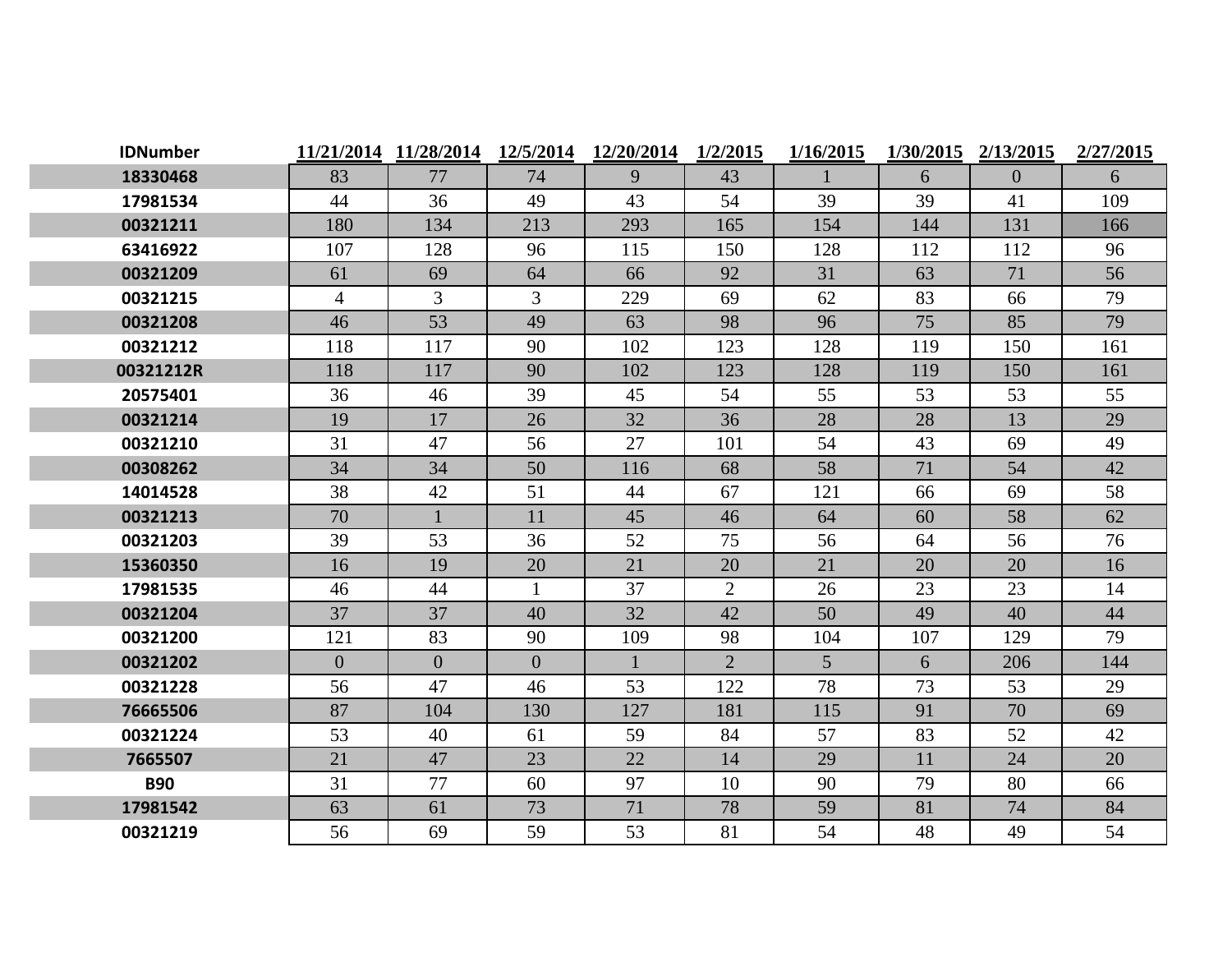| <b>IDNumber</b> |                |                |                | 11/21/2014 11/28/2014 12/5/2014 12/20/2014 1/2/2015 |      | 1/16/2015 |                | 1/30/2015 2/13/2015 | 2/27/2015      |
|-----------------|----------------|----------------|----------------|-----------------------------------------------------|------|-----------|----------------|---------------------|----------------|
| 00321217        | 23             | 30             | 34             | 39                                                  | 52   | 50        | 30             | 30                  | 36             |
| 00321207        | 107            | 90             | 91             | 114                                                 | 331  | 157       | 164            | 198                 | 97             |
| 00321206        | 54             | 49             | 40             | 35                                                  | 30   | 41        | 38             | 45                  | 35             |
| 00321205        | 79             | 79             | 94             | 85                                                  | 98   | 113       | 99             | 99                  | 96             |
| 15819940        | 131            | $\overline{0}$ | 71             | 132                                                 | 125  | 129       | 126            | 131                 | 129            |
| 00321218        | 34             | 20             | 39             | 43                                                  | 56   | 81        | 86             | 62                  | 102            |
| 15819941        | 99             | 100            | 74             | 85                                                  | 101  | 139       | 84             | 83                  | 76             |
| 14449781        | 58             | 64             | 41             | 966                                                 | 76   | 70        | 63             | 60                  | 64             |
| 14449781R       | 58             | 64             | 41             | 966                                                 | 76   | 70        | 63             | 60                  | 64             |
| 15819942        | 144            | 176            | 179            | 83                                                  | 178  | 88        | 158            | 146                 | 117            |
| 321216          | 84             | 83             | 74             | 65                                                  | 89   | 44        | 76             | 134                 | 80             |
| 17981541        | 49             | 54             | 56             | 96                                                  | 42   | 36        | 74             | 63                  | 74             |
| 14449733        | 77             | 119            | 84             | 131                                                 | 69   | 73        | 119            | 154                 | 136            |
| 58553719        | 71             | 76             | 57             | 129                                                 | 112  | 57        | 114            | 138                 | 138            |
| 00321201        | 99             | 94             | 109            | 91                                                  | 117  | 88        | 184            | 196                 | 149            |
| <b>B50</b>      | 60             | 53             | 79             | 80                                                  | 92   | 46        | 66             | 98                  | 83             |
| 21005458        | 70             | 84             | 87             | 80                                                  | 75   | 49        | 66             | 96                  | 80             |
| 21005455        | None           | None           | None           | None                                                | None | None      | None           | None                | None           |
| 21005454        | $\overline{4}$ | 12             | 11             | 123                                                 | 17   | 13        | 11             | 13                  | 11             |
| 00321223        | 109            | 134            | 151            | 136                                                 | 14   | 78        | 129            | 120                 | 51             |
| <b>M80</b>      | 94             | 63             | 103            | 37                                                  | 249  | 170       | 104            | 151                 | 168            |
|                 |                |                |                |                                                     |      |           |                |                     |                |
| 18330467        | 29             | 44             | 33             | 37                                                  | 33   | 41        | 44             | 40                  | 52             |
| <b>M00</b>      | 81             | 131            | 104            | 109                                                 | 148  | 69        | 54             | 53                  | 63             |
| <b>M01</b>      | 14             | 14             | 11             | 20                                                  | 14   |           | $\overline{3}$ | $\overline{3}$      | $\overline{4}$ |
| <b>B05</b>      | $\overline{0}$ | $\overline{2}$ | $\overline{0}$ | $\overline{2}$                                      | 3    | 62        | 14             |                     | 83             |
| <b>B05R</b>     | $\overline{0}$ | $\overline{2}$ | $\overline{0}$ | $\overline{2}$                                      | 3    | 62        | 14             | $\mathbf{1}$        | 83             |
| M10             | 46             | 60             | 39             | 81                                                  | 109  | 73        | 74             | 89                  | 86             |
| 17981539        | 101            | 117            | 107            | 111                                                 | 122  | 116       | 120            | 127                 | 125            |
| 17981539R       | 101            | 117            | 107            | 111                                                 | 122  | 116       | 120            | 127                 | 125            |
| <b>B25</b>      | 34             | 55             | 43             | 45                                                  | 138  | 73        | 120            | 101                 | 107            |